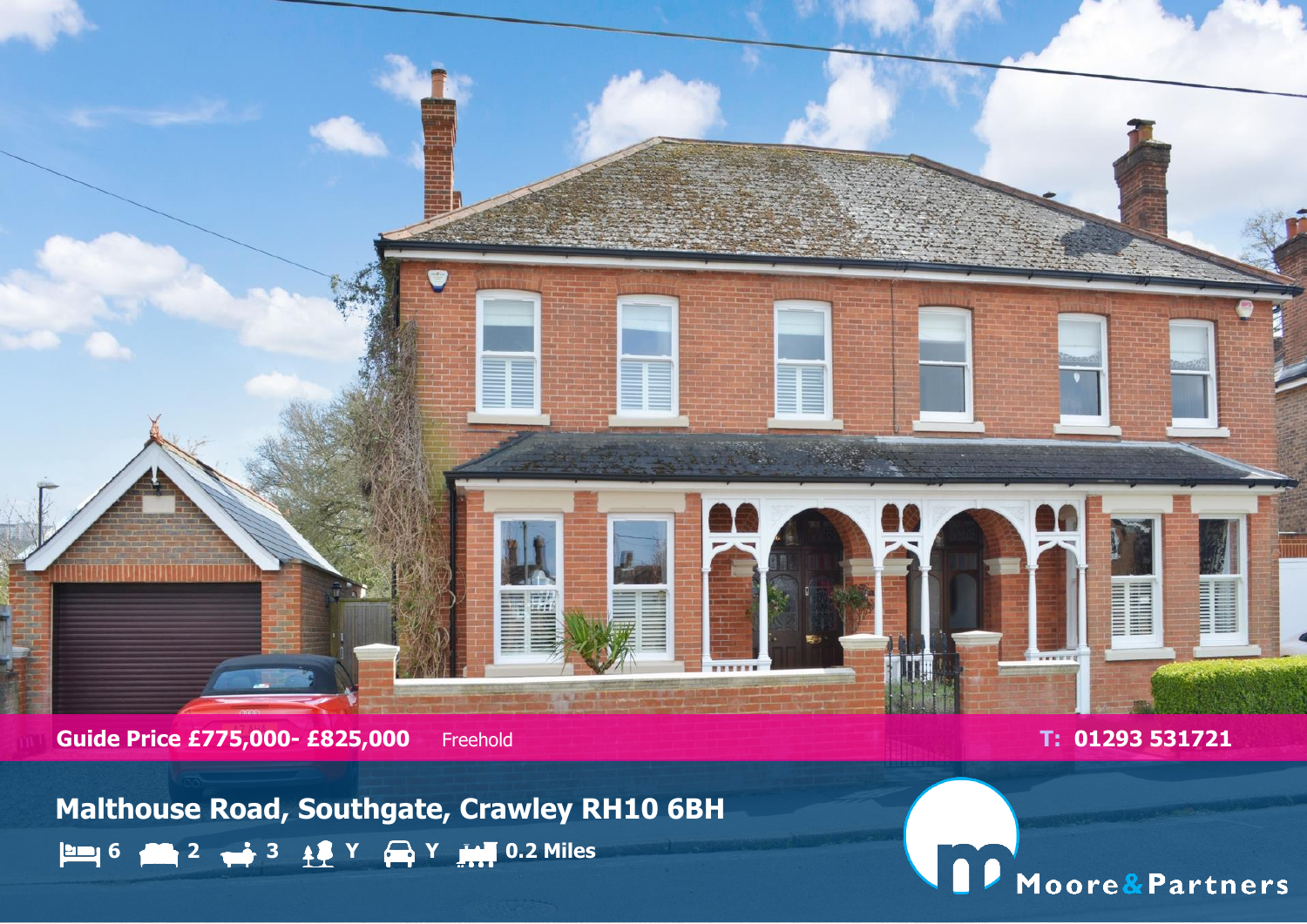## **Guide Price £775,000 - £825,000**

**Built in 1904 is this stunning halls adjoining six bedroom house located just 0.2 Miles from Crawley Train Station. This property has been remodelled and sympathetically re-furbished with original period features. Property also boast a one-bedroom annex.**

This substantial and superbly presented six-bedroom period property is located within Southgate with excellent access to Crawley train station, Gatwick Airport, M23 north and south bound, several excellent schools and a range of local amenities. The property has been re-modelled and re-furbished to a high-end finish and is in excellent condition throughout. The flexible living space makes an ideal family home for those needing to be close to multiple transport links, whilst being in a much sought after and convenient location. The property also features a lovely rear garden, an excellent level of décor throughout, a part converted loft with the potential for another two bedrooms and bathroom, detached one-bedroom annex and a garage and driveway for two cars.

On entering the property, you walk immediately into the spacious entrance hall with wooden stairs case to first floor. Within the entrance hall you will find solid Mahogany wooden flooring, feature high ceilings and period doors providing access to the lounge/dining room and kitchen/breakfast room. The family lounge is located at the front of the property and benefits from plenty of natural light from the two front aspect windows. A beautiful focal point to this room is the cast iron open fire place with solid Oak surround and Granit hearth which surrounded by solid oak flooring and feature high ceilings with original cornice coving. Moving along the entrance hall the next door to your left is the dining room which also boasts cast iron open fire place with period inset tiling solid oak surround and hearth under. Within the dining room is a single double-glazed door with inset glazed panels surround which are in keeping with the original door design. To the rear of the property is the superb kitchen/breakfast room which is the beating heart of this property. Fitted with a generous range of white base and eye level units which are complimented with Granite work tops surround all set on solid oak wooden flooring. An exposed brick recess has been built within the kitchen to cater for the Range Cooker and brings a lovely focal point to the room. Within the kitchen there is space for 8/12-seater table and chairs. From the kitchen there are two doors that provide direct access into the rear garden. To the rear of the kitchen is the utility room with door into the W/C and adjacent is the walk-in larder.

The first-floor landing provides access to the three of the first-floor bedroom whist a further raised landing provides access to the other two bedrooms. The master bedroom suite is located off of the raised landing area. The impressive master bedroom provides plentiful space for a super king size bed with generous additional floor space for free standing bedroom furniture. In keeping with the period features there is a stunning cast iron open fire with inset period tiling and solid oak surround. The two front aspect windows provide plenty of natural light whilst the high ceilings with the period coving make this room feel spacious and innkeeping with the period of the property. Bedroom two is a very generous double bedroom. Bedroom three is also another generous double bedroom with the added benefit of an en-suite shower room. Bedroom four and five are decent sized singles. the family bathroom has been re fitted with a beautiful three-piece white suite set against part tiled walls and tiled flooring with a wall mounted heated towel rail. From the first-floor landing access is provided into the loft area which has been partly converted with the necessary planning consent. The loft space is amazing and could provide up to three additional bedrooms and a sizable bathroom.

To the outside is the detached garage and one-bedroom Annex accommodation. The one-bedroom accommodation is currently being let on an Airbnb basis. However, the garage part of the building has Planning Permission to be converted into a full one-bedroom annex with living and kitchen space.

The rear garden is a real feature to the property. To the rear of the property is an extended patio seating area which leads onto an area of level lawn which is enclosed with panelled fencing and some mature trees. The garden offers a good degree of privacy and seclusion.



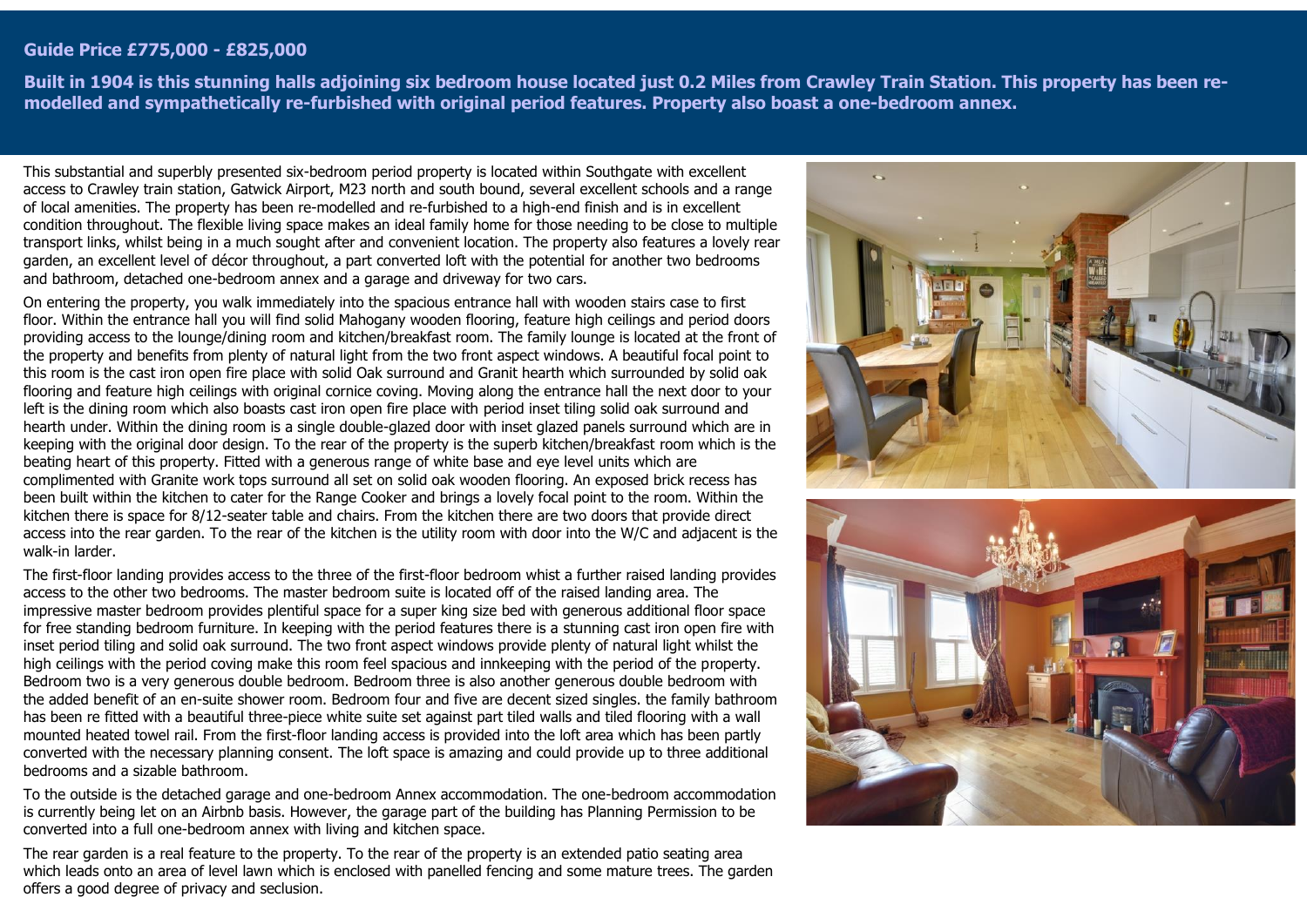## **Room Details**

## **Ground Floor**

| <b>Entrance Hall</b>                      | $7.57m \times 2.11m (24'10'' \times 6'11'')$ |
|-------------------------------------------|----------------------------------------------|
| <b>Family Lounge</b>                      | 5.17m x 4.27m (16'12" x 14'0")               |
| <b>Dining Room</b>                        | 4.85m x 4.30m (15'11" x 14'1")               |
| Kitchen/ Breakfast Room                   | 7.22m x 3.71m (23'8" x 12'2")                |
| <b>Utility Room</b>                       | $1.65m \times 1.43m (5'5" \times 4'8")$      |
| Separate W/C                              |                                              |
| <b>Walk in Larder</b>                     | $1.62m \times 1.03m (5'4" \times 3'5")$      |
| <b>First Floor</b>                        |                                              |
| <b>Master Bedroom</b>                     | $4.30m \times 3.94m (14'1'' \times 12'11'')$ |
| <b>Bedroom Two</b>                        | $4.23m \times 4.27m (13'11'' \times 14'0'')$ |
| <b>Bedroom Three</b>                      | 4.36m x 3.63m (14'4" x 11'11")               |
| <b>En-Suite Shower Room</b>               |                                              |
| <b>Bedroom Four</b>                       | $2.51m \times 2.44m (8'3" \times 8'0")$      |
| <b>Bedroom Five</b>                       | $2.12m \times 2.70m (6'11'' \times 8'10'')$  |
| <b>Family Bathroom</b>                    | $2.59m \times 1.82m (8'6'' \times 5'12'')$   |
| <b>Second Floor</b>                       |                                              |
| <b>Part Converted Loft</b>                |                                              |
| <b>Bedroom Area</b>                       | 6.68m x 5.59m (21'11" x 18'4")               |
| <b>Bathroom Area</b>                      | 4.75m x 3.28m (15'7" x 10'9")                |
| <b>Outside</b>                            |                                              |
| <b>Detached One Bedroom Accommodation</b> |                                              |
| <b>Detached Garage</b>                    | 5.29m x 3.56m (17'4" x 11'8")                |
| <b>Rear Garden</b>                        |                                              |
| <b>Driveway for Two Cars</b>              |                                              |



Bedroon

Garage



**Bedroom** 

Bedroom 4